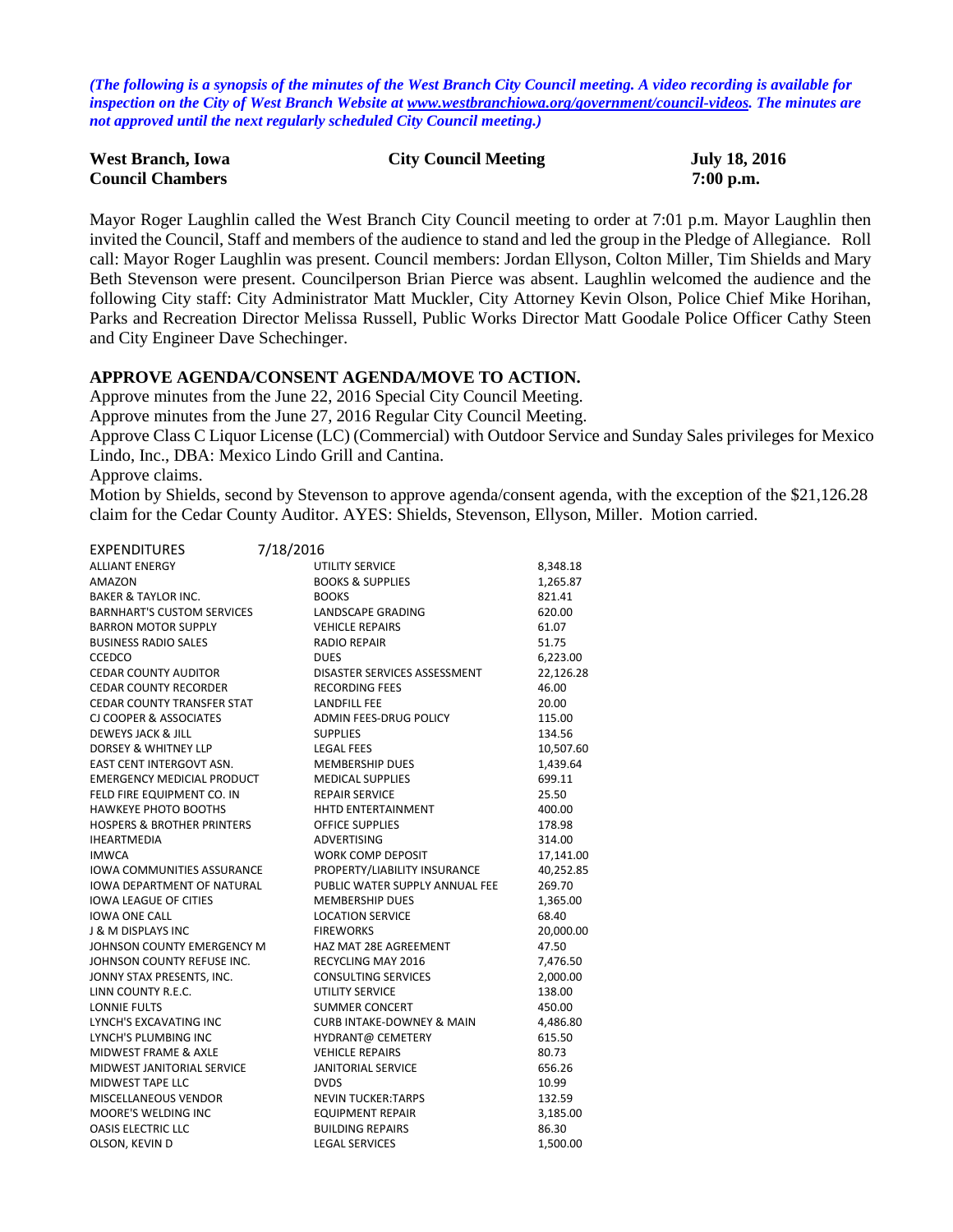| <b>OVERDRIVE INC</b><br>PLUNKETT'S PEST CONTROL IN<br>PYRAMID SERVICES INC.<br>SCIENCE CENTER OF IOWA<br>THOMAS HEATING & AIR LLC<br><b>UPSTART</b><br>US BANK CORPORATE CARD<br>US BANK EQUIPMENT FINANCE<br>USA BLUE BOOK<br>VEENSTRA & KIMM INC.<br>WALMART COMMUNITY/GEMB<br>WEST BRANCH ANIMAL CLINIC<br><b>WEST BRANCH REPAIRS</b><br><b>WEX BANK</b><br><b>WINDSTAR LINES INC</b>                                                                                                                                                                                                                        | <b>EBOOKS</b><br>PEST CONTROL SERVICE<br><b>MAINTENANCE SUPPLIES</b><br><b>LIBRARY PROGRAM</b><br>SERVICE CALL<br>PROGRAM SUPPLIES<br>REC SUPPLIES & TRAINING EXP<br><b>COPIER RENT</b><br><b>SUPPLIES</b><br>CASEY'S TURN LANE CONSULTING<br><b>MAINTENANCE &amp; PROGRAM SUPPLIES</b><br>BOARDING OF IMPOUNDED ANIMALS<br><b>VEHICLE REPAIRS</b><br><b>VEHICLE &amp; MOWER FUEL</b><br><b>BUS CHARTER</b>                                                                                                             | 349.93<br>47.59<br>200.57<br>200.00<br>290.00<br>133.22<br>1,594.31<br>300.80<br>167.53<br>17,182.47<br>403.99<br>330.00<br>1,252.11<br>1,566.55<br>959.00                                                              |                         |            |
|-----------------------------------------------------------------------------------------------------------------------------------------------------------------------------------------------------------------------------------------------------------------------------------------------------------------------------------------------------------------------------------------------------------------------------------------------------------------------------------------------------------------------------------------------------------------------------------------------------------------|-------------------------------------------------------------------------------------------------------------------------------------------------------------------------------------------------------------------------------------------------------------------------------------------------------------------------------------------------------------------------------------------------------------------------------------------------------------------------------------------------------------------------|-------------------------------------------------------------------------------------------------------------------------------------------------------------------------------------------------------------------------|-------------------------|------------|
| <b>TOTAL</b><br>PAYROLL 7-1-16                                                                                                                                                                                                                                                                                                                                                                                                                                                                                                                                                                                  |                                                                                                                                                                                                                                                                                                                                                                                                                                                                                                                         |                                                                                                                                                                                                                         | 178,339.14<br>39,561.54 |            |
|                                                                                                                                                                                                                                                                                                                                                                                                                                                                                                                                                                                                                 |                                                                                                                                                                                                                                                                                                                                                                                                                                                                                                                         |                                                                                                                                                                                                                         |                         |            |
| <b>PAYROLL 7-15-16</b>                                                                                                                                                                                                                                                                                                                                                                                                                                                                                                                                                                                          |                                                                                                                                                                                                                                                                                                                                                                                                                                                                                                                         |                                                                                                                                                                                                                         | 49,815.68               |            |
| PAID BETWEEN MEETINGS<br><b>ALLYSON SIMPSON</b><br><b>CLAIRE BRIDGES</b><br><b>COSTCO WHOLESALE</b><br><b>CULLIGAN WATER TECHNOLOGIES</b><br><b>ETS CORPORATION</b><br>FENNER, COLEMAN<br><b>HOLLYWOOD GRAPHICS</b><br><b>IOWA CITY FENCING CENTER</b><br>LUNA, JOHN<br><b>MAURICE EDWARD ENGLISH</b><br><b>MAX LIPNICK</b><br>MISCELLANEOUS VENDORS<br>PITNEY BOWES GLOBAL FINANCE<br>PITNEY BOWES INC<br>PITNEY BOWES PURCHASE POWER<br>PLUNKETT'S PEST CONTROL<br><b>QUILL CORP</b><br>ROBERT WALLACE<br>TISINGER, MATT<br><b>UPS</b><br>US BANK CORPORATE CARD<br><b>WINDSTAR LINES INC</b><br><b>TOTAL</b> | <b>UMPIRE SERVICES</b><br><b>UMPIRE SERVICES</b><br>LIBRARY, PARK & REC SUPPLIES<br><b>WATER SOFTENER SERVICE</b><br>WATER & SEWER CREDIT CARD FEES<br>UMPIRE SERVICES<br>YOUTH SPORTS SUPPLIES<br>DAYCAMP ACTIVITY<br><b>SUMMER CONCERT</b><br><b>SUMMER CONCERT</b><br><b>SUMMER CONCERT</b><br><b>REFUNDS</b><br><b>EQUIPMENT RENTAL</b><br><b>COPIER RENTAL</b><br>POSTAGE<br>PEST CONTROL<br><b>OFFICE SUPPLIES</b><br><b>SUMMER CONCERT</b><br>REFUND<br><b>SHIPPING</b><br><b>SUPPLIES</b><br><b>BUS CHARTER</b> | 75.00<br>25.00<br>522.88<br>34.70<br>179.82<br>100.00<br>660.71<br>390.00<br>1,326.29<br>600.00<br>500.00<br>90.44<br>120.00<br>180.00<br>503.50<br>47.59<br>85.35<br>850.00<br>6,365.93<br>54.06<br>732.61<br>1,238.00 | 14,681.88               |            |
| <b>GRAND TOTAL EXPENDITURES</b>                                                                                                                                                                                                                                                                                                                                                                                                                                                                                                                                                                                 |                                                                                                                                                                                                                                                                                                                                                                                                                                                                                                                         |                                                                                                                                                                                                                         |                         | 282,398.24 |
| <b>FUND TOTALS</b><br>001 GENERAL FUND<br>022 CIVIC CENTER<br>031 LIBRARY<br>036 TORT LIABILITY<br>110 ROAD USE TAX<br>112 TRUST AND AGENCY<br>306 4TH ST IMPROVEMENTS PROJ<br>307 MAIN ST INTERSECTION IMP<br>310 COLLEGE STREET BRIDGE<br>600 WATER FUND<br>610 SEWER FUND<br>740 STORM WATER UTILITY                                                                                                                                                                                                                                                                                                         | 141,562.60<br>341.04<br>14,484.36<br>43,329.51<br>4,559.23<br>15,116.66<br>7,388.76<br>2,022.61<br>6,635.10<br>23,805.00<br>18,666.57<br>4,486.80                                                                                                                                                                                                                                                                                                                                                                       |                                                                                                                                                                                                                         |                         |            |
| <b>GRAND TOTAL</b>                                                                                                                                                                                                                                                                                                                                                                                                                                                                                                                                                                                              | 282,398.24                                                                                                                                                                                                                                                                                                                                                                                                                                                                                                              |                                                                                                                                                                                                                         |                         |            |

## **COMMUNICATIONS/OPEN FORUM**

City Engineer Dave Schechinger – Provided an update on partial payments requested by vendors for the Main Street Sidewalk Phase 3 Project and the 4<sup>th</sup> Street Reconstruction Project. Council expressed willingness to pay these claims in between meetings.

Police Chief Mike Horihan – Discussed a request that came from residents concerning yield signs at the intersection of Greenview Drive and Greenview Circle. Council expressed support for the installation of the signage.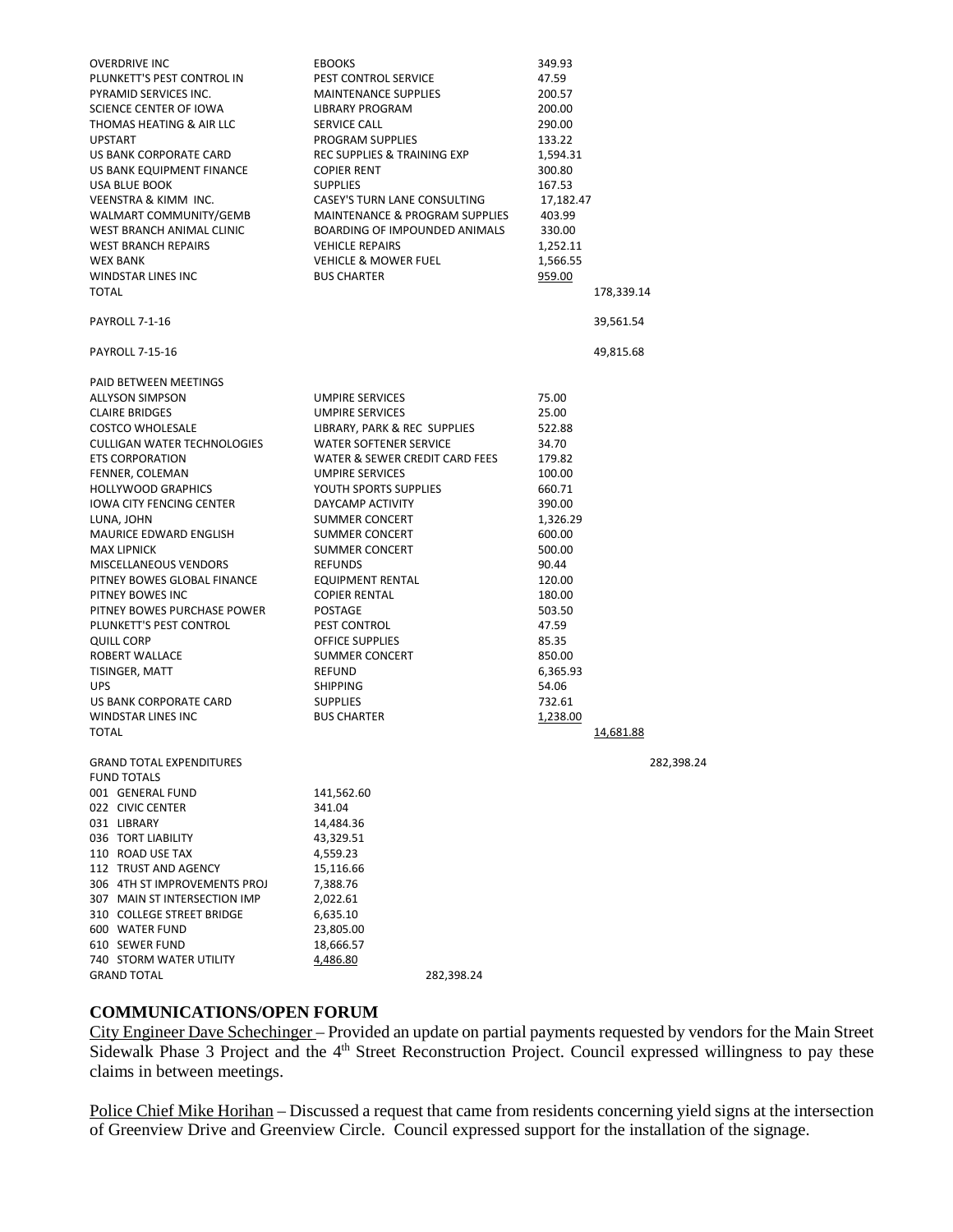### **PUBLIC HEARING/NON-CONSENT AGENDA**

Superintendent Pete Swisher, Herbert Hoover National Historic Site - National Park Service Update

Swisher stated that crews were working to complete the Parkside Drive Project as soon as possible and ensured the Council that there would be no traffic delays on Hoover's Hometown Days. Swisher invited the public to attend the last two Music on the Green Concerts on July 21<sup>st</sup> and July 28<sup>th</sup>. Swisher announced that a deputy director from the National Park Service Washington D.C. Office will attend Hoover's Hometown Days this year.

### Mr. Jerry Sexton – Presentation of Cedars Edge Golf Course Zoning Exhibit and Discussion of Development Agreement

Sexton presented his plan for rezoning and invited the Council to attend the Planning and Zoning Meeting scheduled for July 26, 2016. Sexton stated that he would like to bring the zoning change before the Council for their consideration at the August 1, 2016 Council Meeting. Sexton requested assistance with road improvements on County Line Road north of Greenview Drive. Councilperson Stevenson stated that having the golf course in West Branch is important and thanked Mr. Sexton for his investment. Stevenson stated her willingness to fund a portion, but not all, of the cost of improving County Line Road north of Greenview Drive. Councilperson Miller stated that the City would not be required to construct a banquet facility as part of the new community center planned to be constructed in the future at the park space in Pedersen Valley if Sexton constructs a similar facility at Cedars Edge Golf Course, saving the City on future construction costs. Miller spoke in favor of assisting Sexton with road improvements, but stated that the water main should be constructed at Sexton's expense. Muckler stated that this discussion will assist in the creation of a development agreement.

### Ms. Vanessa Fixmer-Oraiz, HBK Engineering, LLC – Lions Field Creek Restoration Project

Fixmer-Oraiz briefed the Council on a public meeting concerning the project which took place on June 13, 2016. There was a good turnout from residents and some confusion about the purpose of the project. Fixmer-Oraiz told the residents that the purpose of the project is not to reduce flooding at nearby homes, rather to control erosion on the creek and improve water quality. Fixmer-Oraiz stated that residents wanted to address who would maintain the land adjacent to the project area and some residents expressed an interest in purchasing land from the City. Fixmer-Oraiz discussed possible scenarios to address ownership and maintenance issues including the potential for the City to dedicate 20 or 30 feet of land to each landowner. Fixmer-Oraiz also discussed proposed creek bank restoration BMP's with residents. Mayor Laughlin expressed support for the trail to be constructed on the west side of the creek and stated that the Stream Team 2 was working to identify locations to install flood retention structures upstream to reduce flooding in the future. Councilperson Stevenson complimented Fixmer-Oraiz on the presentation and stated that this project, while not reducing flooding, would make the area more flood resilient and reduce erosion of the creek. City Attorney Olson advised the Council that turning over any land to residents in this project area could place those residents in the position of having to obtain flood insurance and therefore advised the Council against this approach.

### Third Reading of Ordinance 739, rezoning two parcels of real property located north of West Main

Street from Residence R-1 Single Family District to Residence/Business RB-1 District./Move to action.

School Board President Mike Colbert spoke in favor of the ordinance on behalf of the West Branch Community School District. Colbert stated that the project would help grow West Branch and provide employment opportunities for residents. Colbert stated that he would be opposed to an entrance to the parcel from Main Street, but would support an entrance located on County Line Road. Bruce Barnhart, owner of Barnhart's Custom Services, 412 E. Main Street, West Branch, IA, stated his support for the ordinance. Brad Larson, KLM partner, spoke on behalf of KLM Investments, Inc. in favor of the ordinance. Mayor Laughlin asked if the developer was still interested in bringing assisted living to the parcel at the intersection of Main Street and County Line Road. Larson stated that KLM was still interested and working to bring an assisted living facility to this parcel. Councilperson Shields thanked KLM for providing the Council with extensive information on this rezoning request.

Motion by Stevenson, second by Shields to approve third reading of Ordinance 739. AYES: Stevenson, Shields, Miller, Ellyson. Motion carried.

#### **ORDINANCE NO. 739**

### **AN ORDINANCE RE-ZONING TWO PARCELS OF REAL PROPERTY LOCATED NORTH OF WEST MAIN STREET FROM RESIDENCE R-1 SINGLE FAMILY DISTRICT TO RESIDENCE/BUSINESS RB-1 DISTRICT.**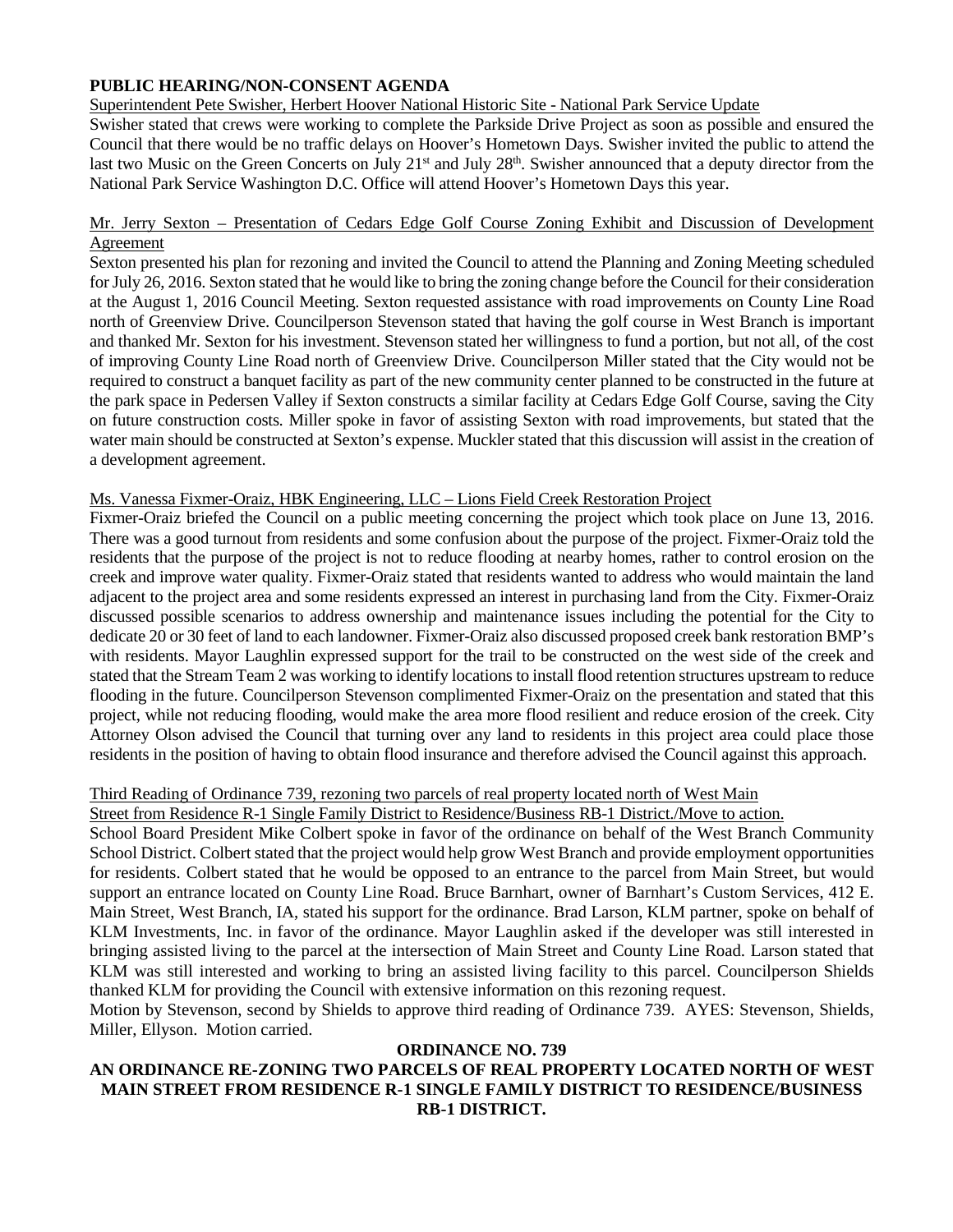WHEREAS, KLM Investments, Inc. has petitioned the City of West Branch for a zoning district amendment for two parcels, Rezoning Parcels #1 and #3, both portions of Auditor Parcel G; and

WHEREAS, Parcel #1 is an approximate 12.77-acre parcel located in the Meadows Subdivision, said parcel being legally described as Beginning at the Southwest Corner of Auditor Parcel "G", in accordance with the Plat thereof recorded in Plat Book I, at Page 103 of the Records of the Cedar County Recorder's Office; Thence N01°19'13"W, along the West Line of said Auditor Parcel "G", 755.33 feet; Thence N88°40'47"E, 157.95 feet; Thence S81°06'34"E, 108.86 feet; Thence S74°08'16"E, 365.98 feet; thence S57°30'03"E, 273.91 feet; Thence S02°51'42"E, 452.25 feet, to a Point on the South Line of said Auditor Parcel G; Thence S87°06'47"W, along said South Line, 854.78 feet, to the Point of Beginning. Said Rezoning Tract contains 12.77 Acres (556,235 square feet), and is subject to easements and restrictions of record; and;

WHEREAS, Parcel #3 is an approximate 0.82-acre parcel located in the Meadows Subdivision, said parcel being legally described as Commencing at the Southeast Corner of Auditor Parcel "G", in accordance with the Plat thereof recorded in Plat Book I, at Page 103 of the Records of the Cedar County Recorder's Office; Thence N00°40'57"E, along the East Line of said Auditor Parcel "G", 46.71 feet; Thence S87°07'22"W, along said East Line, 350.51 feet, to the POINT OF BEGINNING; Thence continuing S87°07'22"W, 113.67 feet; Thence Northwesterly, 40.82 feet along a 25.00 foot radius curve, concave Northeasterly, whose 36.44 foot chord bears N46°05'56"W; Thence N00°40'47"E, 233.75 feet; Thence S89°19'13"E, 140.00 feet, to a Point on the East Line of said Auditor Parcel "G"; Thence S00°40'47"W, along said East Line, 251.65 feet, to the Point of Beginning. Said Rezoning Tract #3 contains 0.82 Acre (35,685 square feet), and is subject to easements and restrictions of record; and

WHEREAS, KLM Investments, Inc. has requested that both parcels be rezoned to be located in a Residence/Business RB-1 District, in place of a Residence R-1 Single Family District; and

WHEREAS, the West Branch Planning and Zoning Commission has considered and voted on a recommendation to the City Council on the disposition of said rezoning request; and

WHEREAS, a public hearing has been held on said request pursuant to published notice thereof.

NOW, THEREFORE, BE IT ORDAINED by the Council of the City of West Branch, Iowa :

Section 1. That the zoning map for the City of West Branch is hereby amended to show the parcels being located in a Residence/Business RB-1 District in place of a Residence R-1 Single Family District.

Section 2. This ordinance shall be in full force and effect from and after its publication as required by law.

Section 3. All ordinances or parts of ordinances in conflict with the provisions of this ordinance are hereby repealed.

Section 4. If any section, provision or part of this ordinance shall be adjudged to be invalid or unconstitutional, such adjudication shall not affect the validity of this ordinance as a whole or any part, section, or provision thereof not adjudged invalid or unconstitutional.

Passed and approved this 18th day of July, 2016.

| Read First Time:    | May 2, 2016   |  |
|---------------------|---------------|--|
| Read Second Time: \ | June 27, 2016 |  |
| Read Third Time:    | July 18, 2016 |  |
|                     |               |  |

Roger Laughlin, Mayor

ATTEST:\_\_\_\_\_\_\_\_\_\_\_\_\_\_\_\_\_\_\_\_\_\_\_\_\_\_\_\_\_\_\_\_

Matt Muckler, City Administrator/Clerk

Third Reading of Ordinance 740, amending Chapter 165 "Zoning Regulations."/Move to action. Motion by Ellyson, second by Miller to approve third reading of Ordinance 740. AYES: Ellyson, Miller, Shields, Stevenson. Motion carried.

#### **ORDINANCE NO. 740**

#### **AN ORDINANCE AMENDING CHAPTER 165 "ZONING REGULATIONS."**

WHEREAS, the city staff of the City of West Branch, Iowa, believes that allowances for temporary directional signage for open house events in the city right-of-way should be allowed the Code section related to "For Sale" and "To Rent" signs; and

WHEREAS, the city staff of the City of West Branch, Iowa, believes that a clarification in the language contained within *Section 165.43 SIGNS* in the Zoning Code will aide Realtors and others wishing to buy and sell homes; and

WHEREAS, local Realtors have reviewed and provided input on these recommendations; and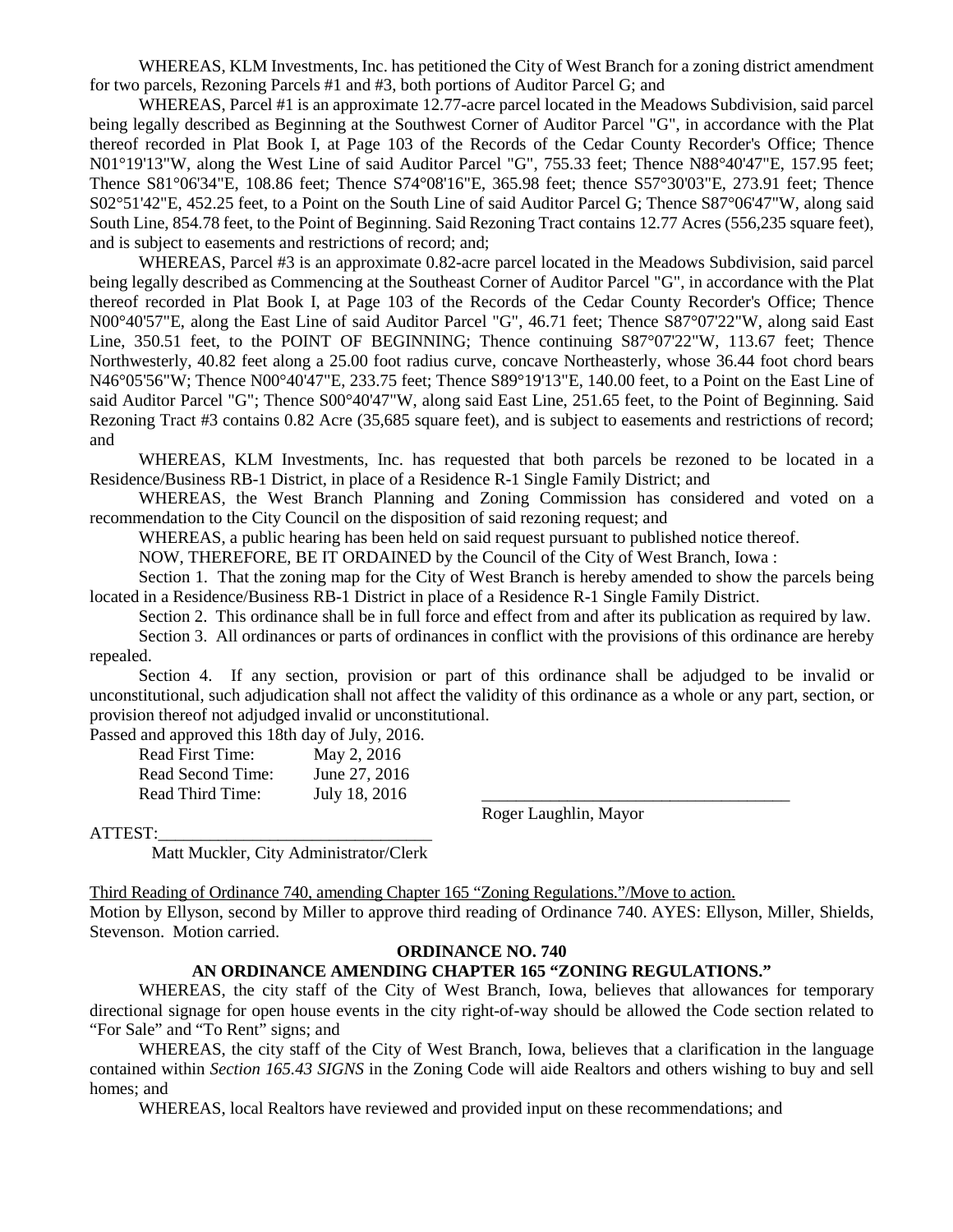WHEREAS, the City Council of the City of West Branch, Iowa has reviewed these recommendations and concurs with the city staff.

NOW, THEREFORE, BE IT ORDAINED:

1. BE IT ENACTED by the City Council of West Branch, Iowa, that Chapter 165 "ZONING REGULATIONS" of the Code of West Branch, Iowa is hereby amended by revising the following subsection to Chapter 165:

### **165.43 SIGNS. – Amend as follows:**

165.43(1) Permitted Signs, R District.

165.43(1) (B) "For Sale" and "To Rent" Signs, subject to the following:

165.43(1) (B) (2) No sign shall project beyond the property line into the public way**, except for an open house or similar event. For an open house, portable off-premises residential directional signs announcing directions to a specific residence open house for sale or rent shall not exceed 42 inches in height. These signs may be located on the right-of-way outside of vehicular and bicycle lanes, but shall only be permitted for 48 hours prior to the open house and must be removed immediately after the open house.**

- 2. This amendment to the ordinance shall be in full effect from and after its publication as by law provided.
- 3. All ordinances or parts of ordinances in conflict with the provisions of this ordinance are hereby repealed.
- 4. If any section, provision, or part of this ordinance shall be adjudged to be invalid or unconstitutional, such adjudication shall not affect the validity of this ordinance as a whole or any part, section, or provision thereof not adjudged invalid or unconstitutional.

Passed and approved this 18th day of July, 2016. First Reading: June 6, 2016 Second Reading: June 27, 2016 Third Reading: July 18, 2016

Roger Laughlin, Mayor

Attest:

Matt Muckler, City Administrator/Clerk

Resolution 1497, approving a "Wellness Policy" section in the City of West Branch, Iowa Employee Handbook./Move to action.

Councilperson Shields stated that it might be worthwhile to consider including elected officials as a part of this policy in the future. Motion by Ellyson, second by Miller to approve Resolution 1497. AYES: Ellyson, Miller, Stevenson, Shields. Motion carried.

Resolution 1502, hiring a youth counselor as a temporary Parks and Recreation employee for the City of West Branch, Iowa and setting the salary for the position for the fiscal year 2016-2017./Move to action.

Russell stated that this hire was needed for summer day camp. Councilperson Miller encouraged Russell to increase staffing in the coming year to ensure that adequate supervision is provided for every Parks and Recreation program. Miller stated that at least two paid staff should be part of every program than the City sponsors. Muckler stated that the City Council could consider additional part-time staffing in the coming year.

Motion by Miller, second by Shields to approve Resolution 1502. AYES: Miller, Shields, Stevenson, Ellyson. Motion carried.

Resolution 1503, approving advertising agreement with KCJJ./Move to action.

Mayor Laughlin approached KCJJ about advertising Hoover's Hometown Days and encouraged Council approval. Laughlin stated that this agreement would cost \$1,000 and also includes interviews with elected officials and other community members.

Motion by Ellyson, second by Stevenson to approve Resolution 1503. AYES: Ellyson, Stevenson, Shields, Miller. Motion carried.

Resolution 1504, approving a 28E agreement with the West Branch Community School District to employ a School Resource Officer./Move to action.

School Board President Mike Colbert spoke in favor of the resolution on behalf of the West Branch Community School District. President Colbert stated that Chief Horihan and Officer Steen attended the June School Board Meeting and presented a proposal. Colbert reported that the School Board recently voted unanimously in favor of